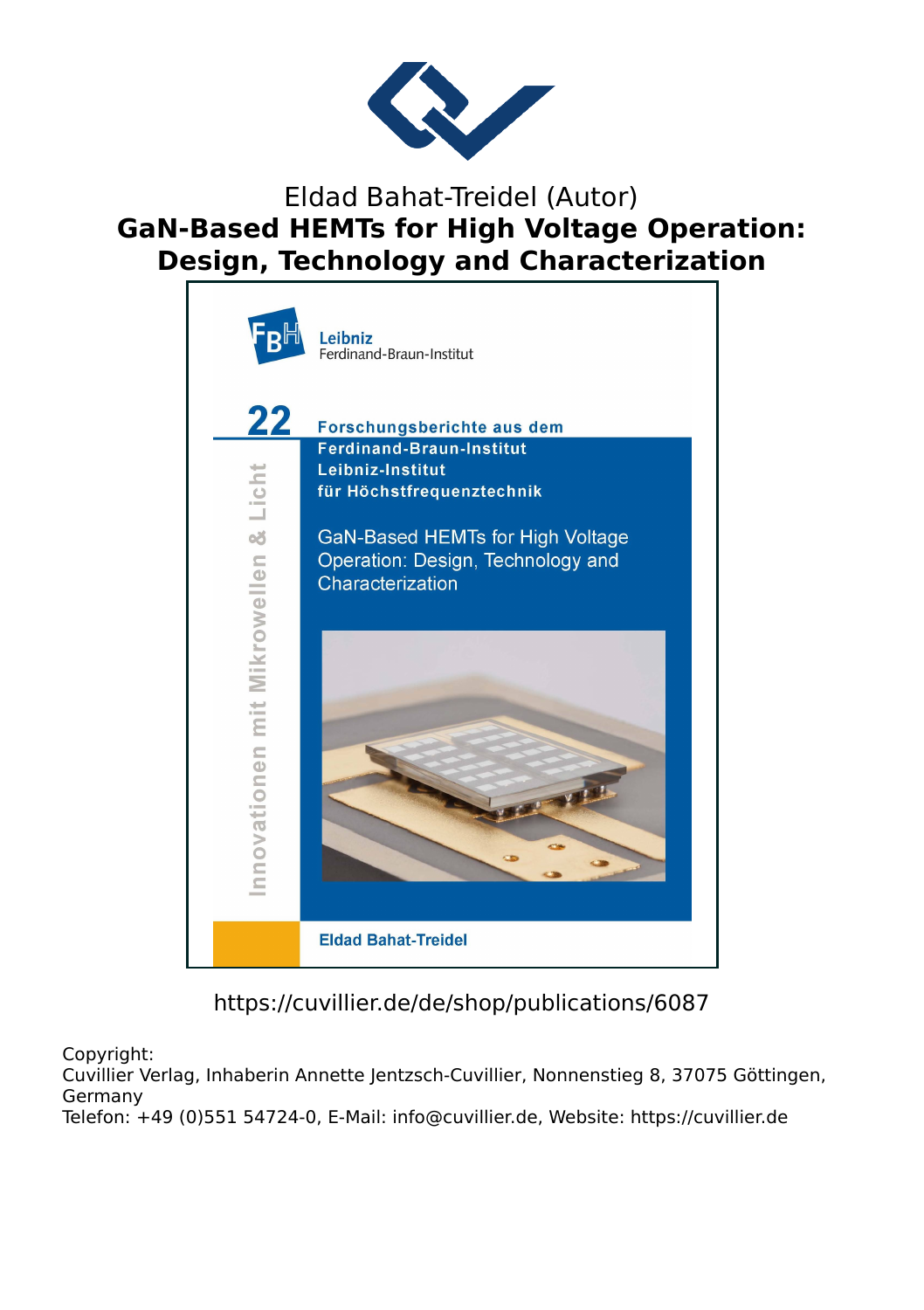## **Table of Contents**

| Chapter 1                                                                                           |  |
|-----------------------------------------------------------------------------------------------------|--|
|                                                                                                     |  |
|                                                                                                     |  |
|                                                                                                     |  |
|                                                                                                     |  |
|                                                                                                     |  |
|                                                                                                     |  |
| Chapter 2                                                                                           |  |
|                                                                                                     |  |
|                                                                                                     |  |
|                                                                                                     |  |
|                                                                                                     |  |
|                                                                                                     |  |
|                                                                                                     |  |
|                                                                                                     |  |
|                                                                                                     |  |
|                                                                                                     |  |
|                                                                                                     |  |
|                                                                                                     |  |
|                                                                                                     |  |
|                                                                                                     |  |
|                                                                                                     |  |
|                                                                                                     |  |
|                                                                                                     |  |
| 2.5.5. Drain-Current Injection Technique for the Measurement of OFF-State Breakdown Voltage [52] 35 |  |
|                                                                                                     |  |
| Chapter 3                                                                                           |  |
|                                                                                                     |  |
|                                                                                                     |  |
|                                                                                                     |  |
|                                                                                                     |  |
|                                                                                                     |  |
|                                                                                                     |  |
|                                                                                                     |  |
|                                                                                                     |  |
| Chapter 4                                                                                           |  |
|                                                                                                     |  |
|                                                                                                     |  |
|                                                                                                     |  |